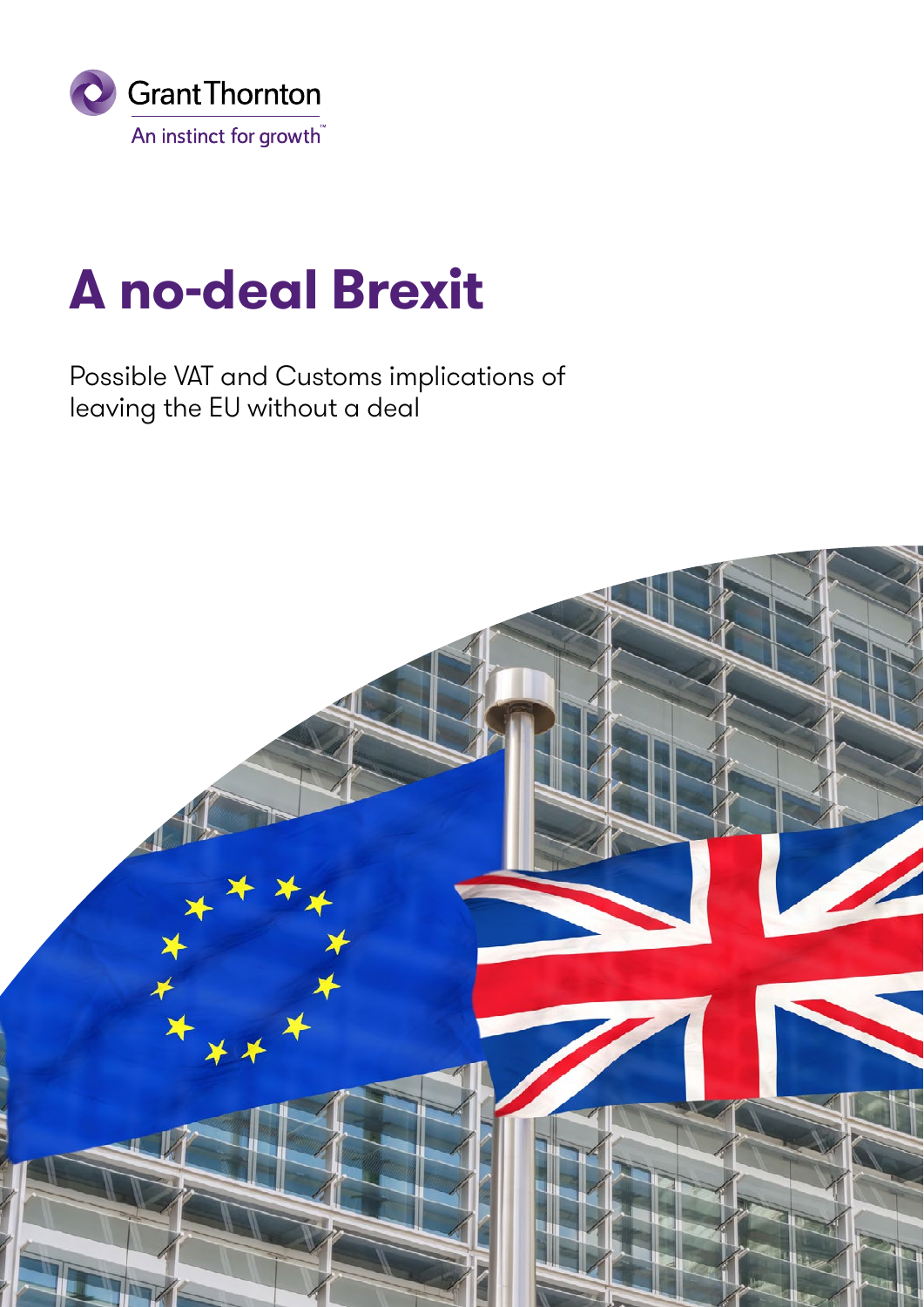With less than two months to go before 31 October, it seems ever likely that, should the UK leave the EU, it will be without a deal with the European Union. It is still possible that a deal may be agreed or that BREXIT day may be postponed further but both Government and business should be prepared for an imminent 'no-deal' departure. This Briefing Paper provides insight into the latest VAT and Customs developments for both importers and exporters in a 'no-deal' scenario.

# Importers

# **VAT**

# **Deferred accounting**

The new Import VAT Regulations will allow UK VAT registered businesses to account for the VAT due on any imported goods through their periodic VAT returns rather than declaring and paying import VAT when the goods arrive and are cleared at the UK border. This may lead to a significant cashflow advantage for UK businesses. Non-UK VAT registered businesses will not be able to benefit from this easement and will continue to be required to declare and pay import VAT when the goods arrive at the UK border.

## **EORI number**

UK businesses trading with the EU will need a UK Economic Operator Registration and Identification (EORI) number.

An EORI number allows a business to trade goods into or out of the UK, submit customs declarations and apply for customs simplifications and procedures.

# **Intrastat**

Currently, UK businesses bringing goods into the UK from the EU are required to complete Intrastat Arrivals declarations (supplementary returns for statistical purposes). This will no longer be required.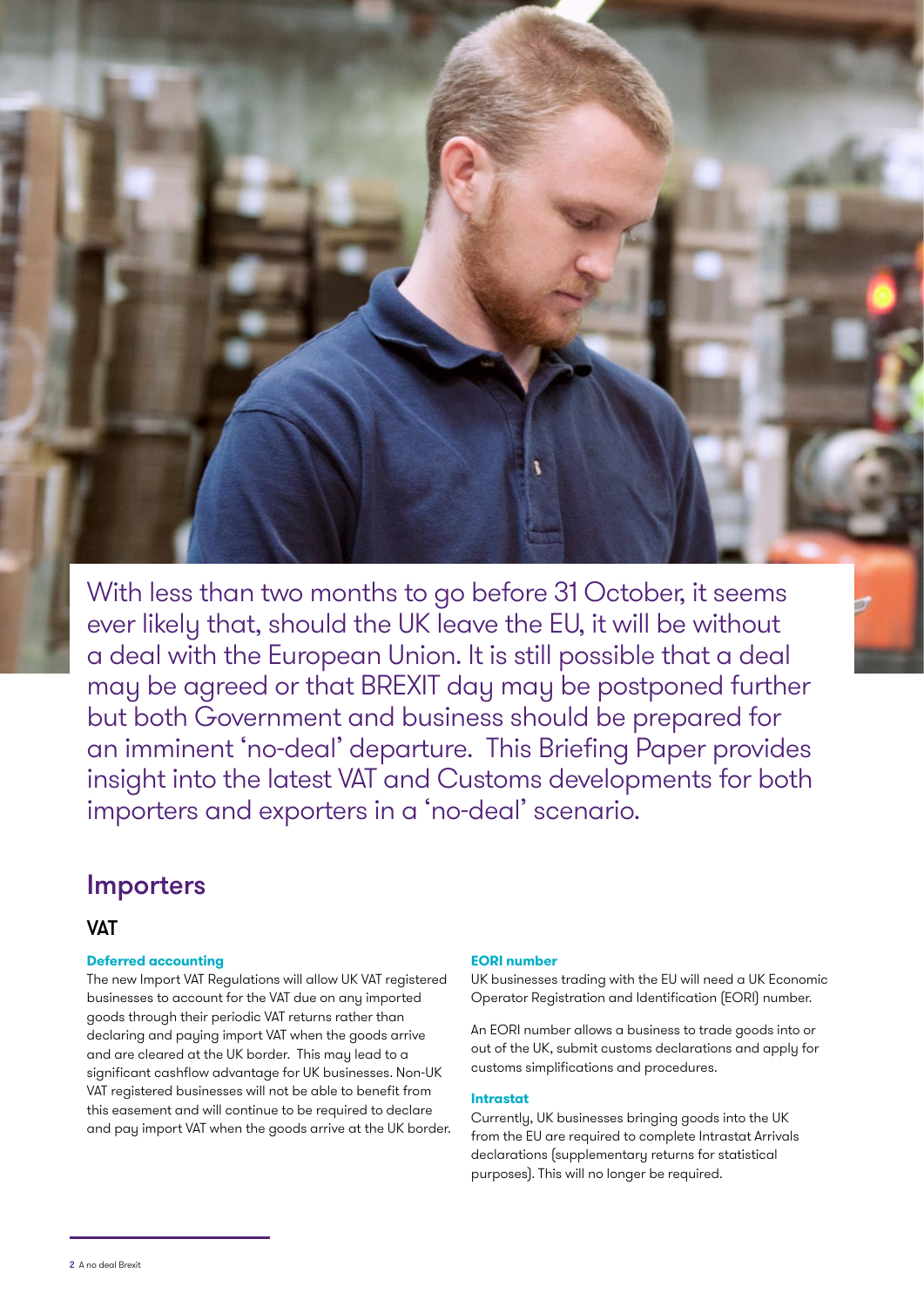

**Registration for EU suppliers importing goods into the UK** EU suppliers moving goods into UK currently benefit from a number of administrative simplifications, such as for triangulation, call-off stock, installed and assembled goods, services connected with immovable property and UK distance selling [under the threshold]

If the UK leaves the EU without a deal, such businesses will need to register for VAT in the UK if they act as importer into the UK.

# **Registration for telecoms/broadcasting/digital services imported/supplied to consumers in the uk**

The UK will no longer be part of the VAT "Mini-One-Stop-Shop" MOSS system. Non-UK businesses that supply specific digital services to a UK consumer will be required to register for VAT. The current threshold of €10,000 for cross border sales of digital services will no longer apply.

Any Non-EU business registered under the Non-Union MOSS system in the UK will need to register in another EU member state e.g. Ireland.

# **Supplies by EU businesses to UK non-business customers**

Under the current rules, the place of supply of certain services to non-taxable persons established outside the EU is where the customer belongs and, as such, the supply of these services should not be subject to EU VAT.

The services include:

- Transfers and assignments of copyright, patents, licences, trademarks and similar rights
- Advertising services
- Services of consultants, engineers, consultancy bureaux, lawyers accountants, and similar services, data processing and provision of information, other than any services relating to land
- Banking, financial and insurance services (including reinsurance), other than the provision of safe deposit facilities
- The provision of access to, or transmission or distribution through a natural gas system situated within the territory of a member state or any network connected to such a system, or an electricity system, or a network through which heat or cooling is supplied. As well as the provision of other directly linked services
- The supply of staff
- The letting on hire of goods other than means of transport.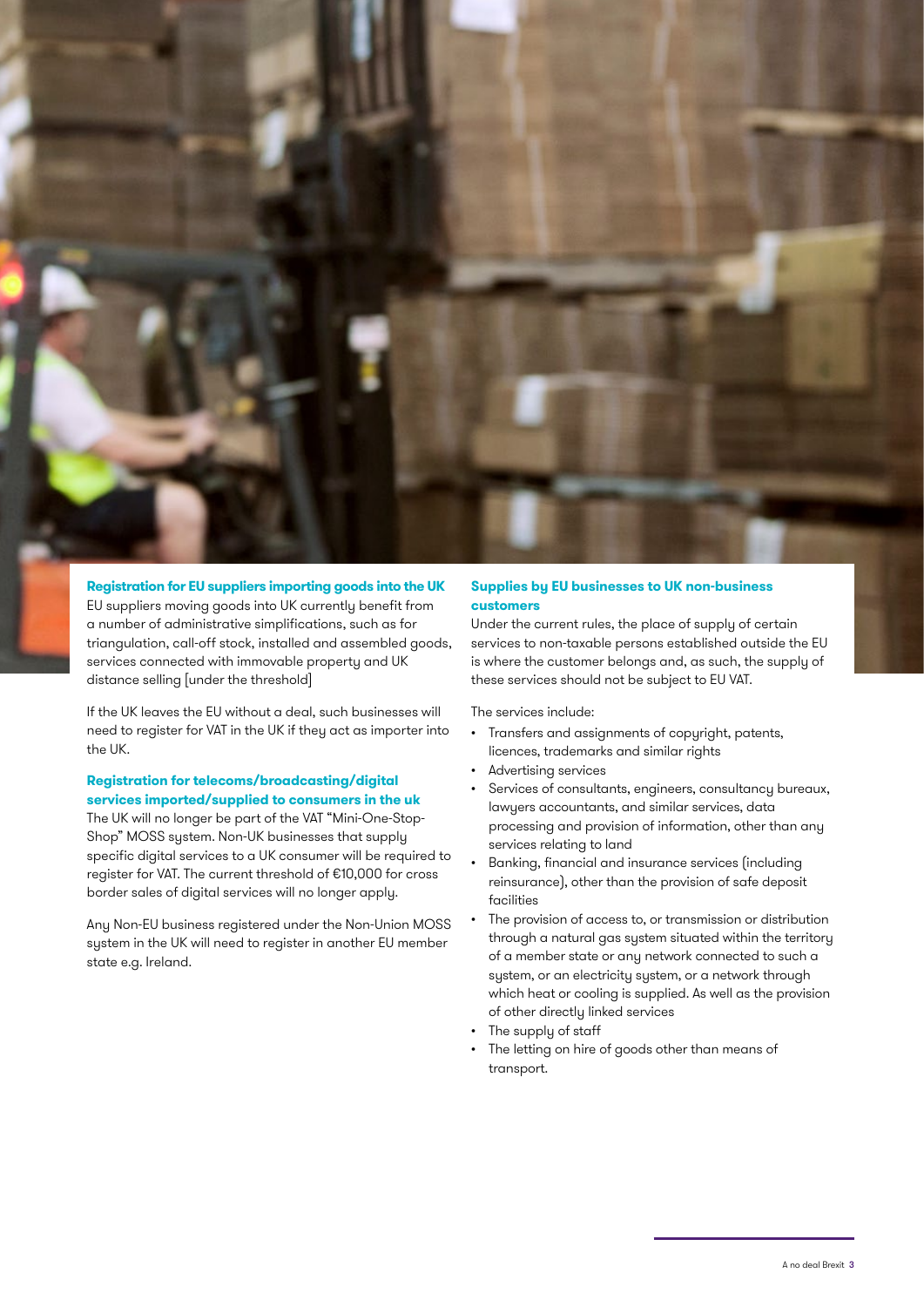

# **Customs**

## **Temporary trade tariff**

The UK government has released a temporary trade tariff for at least 12 months following a no-deal Brexit. All industries except for food and motor vehicles will have a nil rate of duty during this period (85-90% of commodity codes). To see [commodity codes which will have a positive rate of duty](https://www.gov.uk/government/publications/temporary-rates-of-customs-duty-on-imports-after-eu-exit)  [during this time period](https://www.gov.uk/government/publications/temporary-rates-of-customs-duty-on-imports-after-eu-exit) go to the GOV.UK website and search for temporary rates of customs duty on imports after EU exit.

#### **Import declarations and shipping documents**

There will be extra administrative costs and financial burdens in a 'no-deal' Brexit scenario. All arrivals from the EU into the UK will become imports (ie treated as if the movement is from a third country under the current rules) into the UK. Businesses will need to either

- complete import customs declarations and have the appropriate shipping documents available to clear the goods in the UK, or
- appoint a customs agent (which, for businesses new to importing will make the process simpler and faster).

## **Incoterms**

INCOTERMS are international terms of trade, under which transactions are made. They determine the responsibilities of the buyer and the seller in the international supply chains. UK businesses should check the existing INCOTERMS within commercial contracts to determine whether a 'no-deal' Brexit will cause additional import obligations.

Please note that the new INCOTERMS 2020 have just been released and will come into effect 1 January 2020.

## **Transitional simplified procedures (TSP)**

HMRC has introduced new Transitional Simplified Procedures (TSP) for customs, to make importing easier for the initial period after the UK leaves the EU should there be 'no-deal'.

Once registered for TSP, a business will be able to transport goods from the EU to the UK without having to make a full customs declaration at the border and will be able to postpone paying any import duties.

The new procedures reduce the amount of information that importers need to provide in an import declaration when the goods arrive in the UK.

TSP will remain in place for at least a year to give affected businesses sufficient time to prepare for the import processes that will be required for trading with the rest of the world. To qualify to register for TSP a business will need to meet the following criteria:

- have a UK EORI number
- be established in the UK
- have a registered office in the UK (for corporate bodies) or
- have a permanent place of business in the UK where business activities are undertaken
- import goods from the EU into the UK.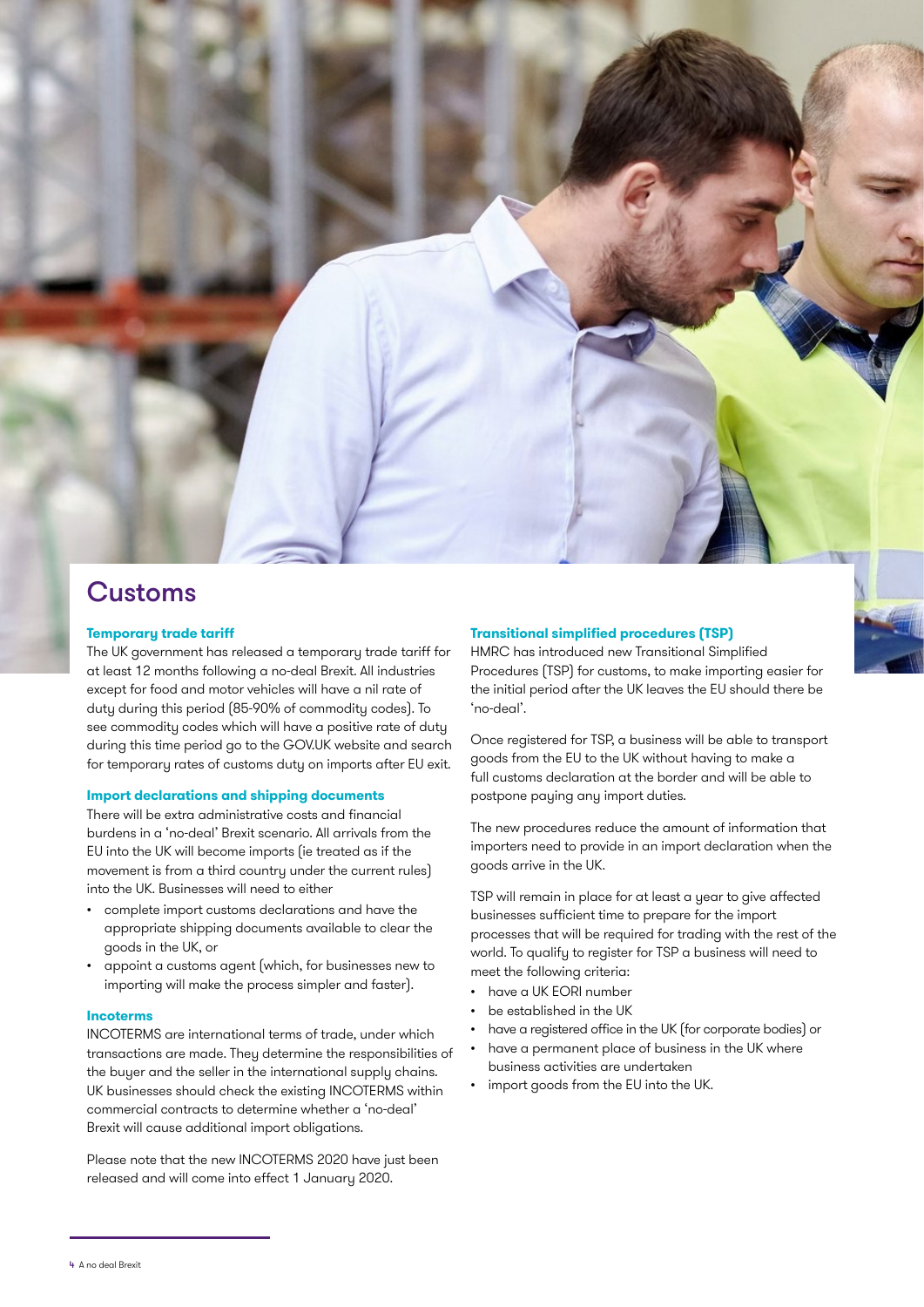# Exporters

# **VAT**

# **Registration for UK suppliers importing goods into the EU/fiscal representation**

UK suppliers importing goods into EU post Brexit will likely need to register for VAT in the member state of importation. Simplifications which will not be available post Brexit include:

- triangulation
- call-off stock
- installed and assembled goods
- services connected with immovable property
- EU distance selling (under the threshold)

Depending upon the member state concerned, a UK business importing goods into an EU member state may need to pay import VAT there when the goods arrive and appoint a local fiscal representative.

## **EORI number**

UK suppliers to the EU who wish to import goods into the EU will need to obtain a valid EU EORI number. This should be obtained from the customs authority in the EU country into which the goods are being imported.

# **Registration for telecoms/broadcasting/digital services imported/supplied to consumers in the EU**

Suppliers established in the UK will no longer be able to use the Union MOSS Scheme. Businesses supplying such digital services can either register for VAT in each of the EU member states where customers are located, or they can register for the non-Union Scheme in one of the remaining EU member states.

# **Supplies of insurance and financial services to EU customers**

Currently the VAT Directive provides for deduction of input tax attributable to certain exempt supplies such as insurance and financial services where the services are supplied to persons belonging outside the EU or where the services are closely connected with an export of goods from the EU. This is interpreted into UK law through the Specified Supplies Order 1999.

Post Brexit the new regulations extend the existing treatment so that UK businesses will be able to reclaim input VAT in relation to specified supplies made to customers established in the EU. As before, however, no input VAT recovery will be allowed on costs associated with supplies to UK customers.

## **UK tour operators**

Based on the current new TOMS regulations, under a 'no-deal' Brexit, UK tour operators will gain a competitive advantage after Brexit, with no liability to account for UK VAT where a tour takes place wholly within the EU. UK VAT will only be payable on the margin related to tours that take place within the UK.

# **EC sales lists and intrastat**

UK businesses making supplies to EU business customers will no longer be required to submit EC sales lists or Intrastat dispatch declarations.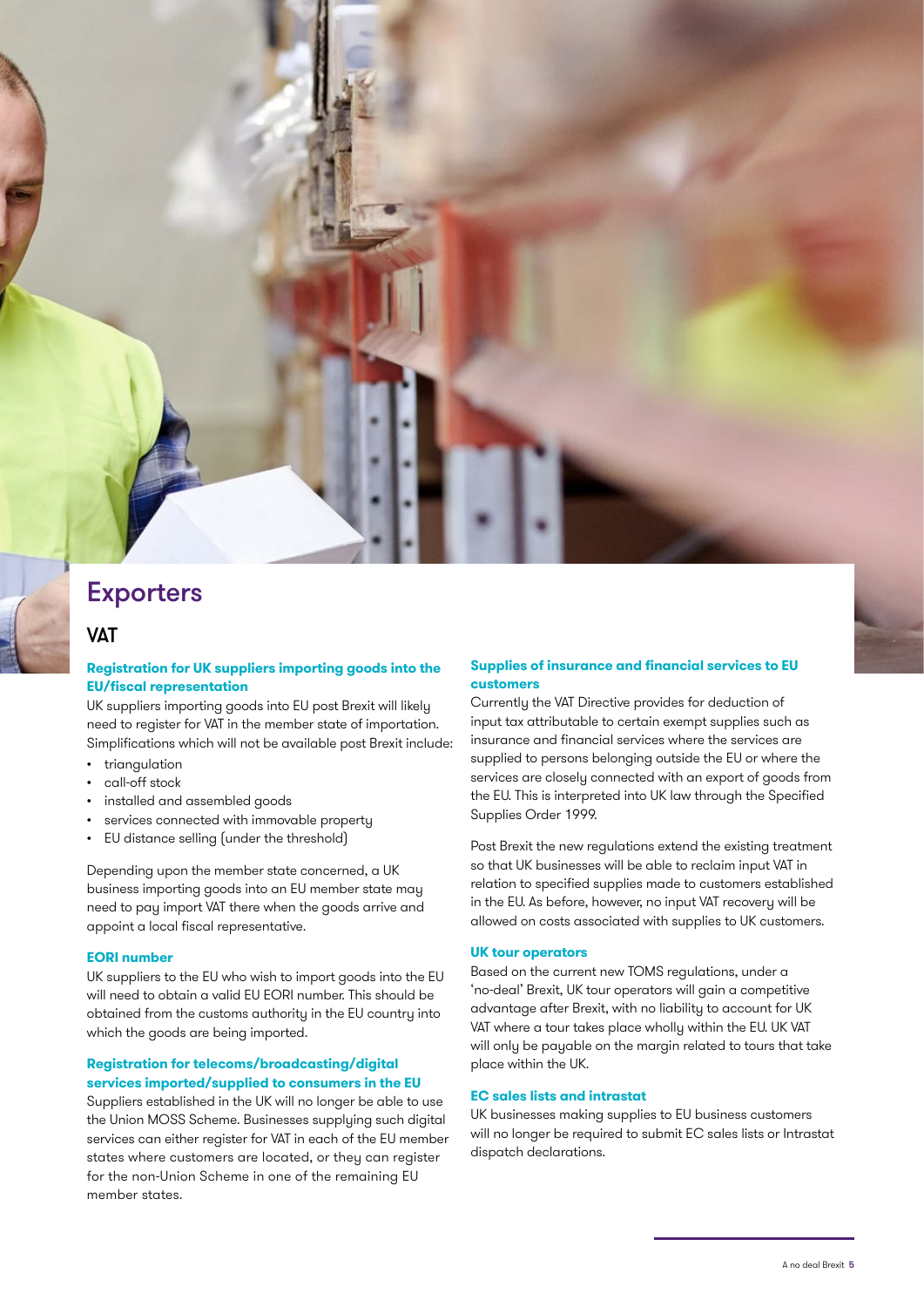# Customs

# **Export declarations and shipping documents**

There will be extra administrative costs and financial burdens associated with exports in a no-deal Brexit scenario. All movements of goods from the UK to the EU will be regarded as exports (treated as the movement from the UK to a third country under the current rules). Businesses will need to complete export customs declarations and have the appropriate shipping documents as proof of the export or appoint a customs agent to assist.

## **Trade agreements and origin**

The stated aim of the UK government is to get trade agreements, and this is in relation to the origin of the product. Once the origin of the goods is determined goods can be classified and agreements in place with countries can be established. Where an agreement exists, goods can qualify for any preferential treatment - for example, reduced or nil rate of duty, which that agreement may allow.

# **Export licensing**

A range of goods are subject to export control, and penalties for export licensing can be criminal and civil and therefore businesses engaged in the export of such goods should apply for an export licence if the goods require one.

#### **Community transit**

When moving goods between the EU which pass through different EU countries en route to the final EU destination country, businesses can use the Common Transit Convention (CTC) to move their goods quicker because customs declarations are not required at each border crossing and customs duties (if due) are only ever payable when the goods reach their final destination. The UK will remain part of the CTC under a no-deal Brexit – and goods going from country to country can use Community Transit.

# Grant Thornton

Grant Thornton has a national team of VAT and Customs specialists. If you wish to discuss any aspect of the indirect tax issues outlined in this briefing paper, please contact your usual Grant Thornton advisor.



**Karen Robb** VAT Partner **T** +44 (0)20 7728 2556 **E** karen.robb@uk.gt.com



**Alex Baulf** VAT Director **T** +44 (0)20 7728 2863 **E** alex.baulf@uk.gt.com



**Nick Warner** VAT Partner **T** +44 (0)20 7728 3085 **E** nick.warner@uk.gt.com



**Nick Garside**  VAT Director **T** +44 (0)20 7865 2331 **E** nick.garside@uk.gt.com



**Stuart Brodie**  VAT Partner **T** +44 (0)14 1223 0683 **E** stuart.brodie@uk.gt.com



**Paul Wilson**  VAT Director **T** +44 (0)16 1953 6462 **E** paul.m.wilson@uk.gt.com